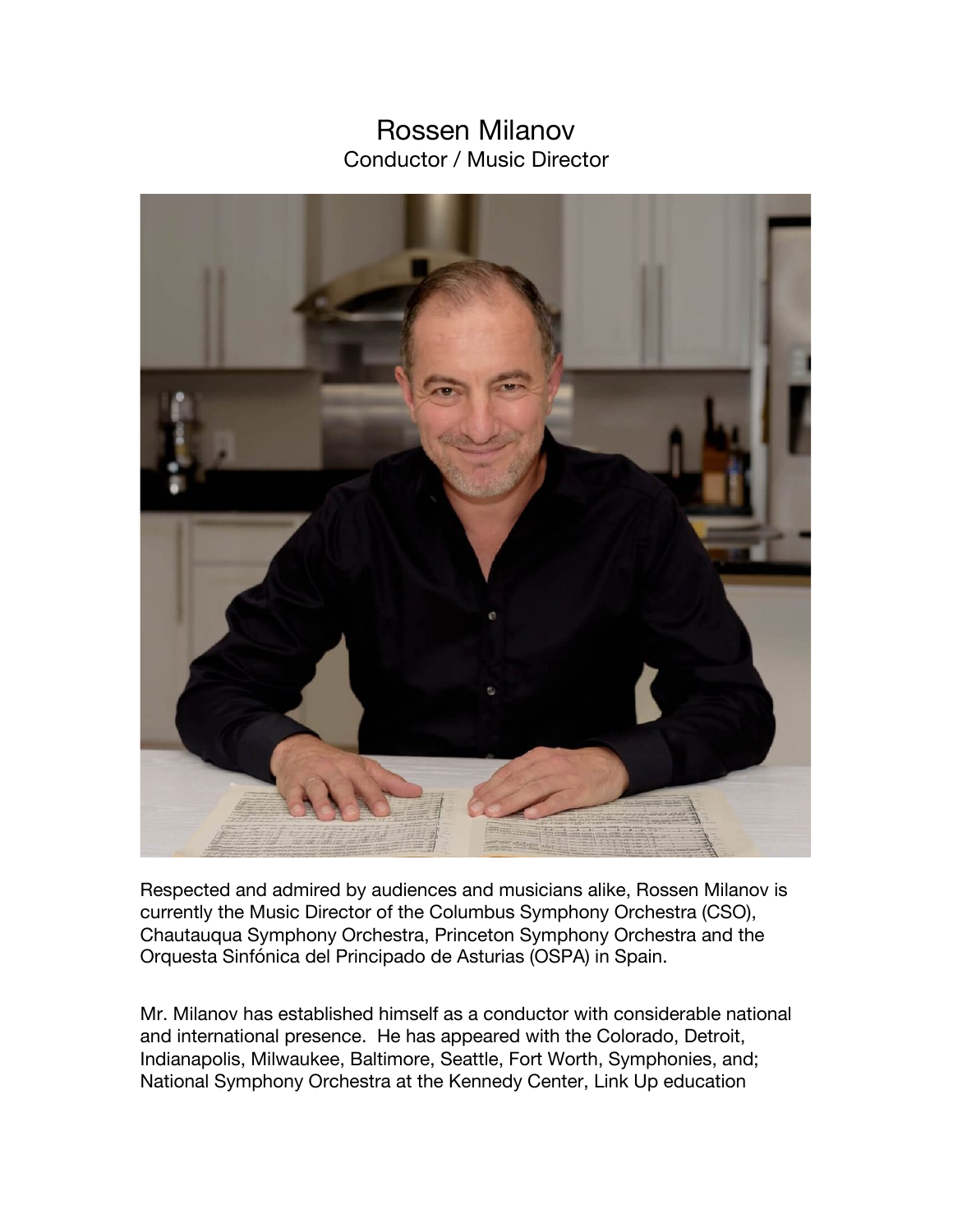projects with Carnegie Hall with the Orchestra of St. Luke's and Civic Orchestra in Chicago.

Internationally he has collaborated with BBC Symphony Orchestra, Orchestra de la Suisse Romand, Rotterdam Philharmonic, Aalborg, Latvian and Hungarian National Symphony Orchestras. Slovenain Radio Symphony Orchestra and the orchestras in Toronto, Vancouver, KwaZulu-Natal Philharmonic in South Africa, Mexico, Colombia, Sao Paolo, Belo Horizonte and New Zealand Symphony Orchestra, In the Far East he has appeared with NHK, Sapporo, Tokyo, Singapore Symphonies, Hyogo Performing Arts Center, Malaysian and Hong Kong Philharmonics.

Mr. Milanov has collaborated with some of the world's preeminent artists, including Yo-Yo Ma, Itzhak Perlman, Joshua Bell, Midori, Christian Tetzlaff, and André Watts. During his eleven-year tenure with The Philadelphia Orchestra, Milanov conducted more than 200 performances. In 2015, he completed 15 years tenure as Music Director of the nationally recognized training orchestra *Symphony in C* in New Jersey and in 2013 a 17-years tenure with the New Symphony Orchestra in his native city of Sofia, Bulgaria. His passion for new music has resulted in numerous world premieres of works by composers such as Derek Bermel, Mason Bates, Caroline Shaw, Phillip Glass, Richard Danielpour, Nicolas Maw, and Gabriel Prokofiev, among others.

Noted for his versatility, Milanov is also a welcomed presence in the worlds of opera and ballet. He has collaborated with Komische Oper Berlin (Shostakovich's *Lady Macbeth of Mtzensk*), Opera Oviedo with the Spanish premiere of Tchaikovsky's *Mazzepa* and Bartok's *Bluebeard's Castle* (awarded best Spanish production for 2015), Opera Columbus (Verdi's *La Traviata*).

An experienced ballet conductor he has been seen at New York City Ballet and collaborated with some of the best known choreographers of our time such Mats Ek, Benjamin Millepied, and most recently Alexei Ratmansky in the critically acclaimed revival of *Swan Lake* in Zurich with Zurich Ballet and in Paris with La Scala Ballet.

In 2017, Mr. Milanov was recipient of an Arts Prize by The Columbus Foundation. Under his leadership the Symphony has expanded its reach by connecting original programing with community-wide initiatives such as focusing on women composers, nature conservancy, presenting original Festivals and supporting and commissioning new music.